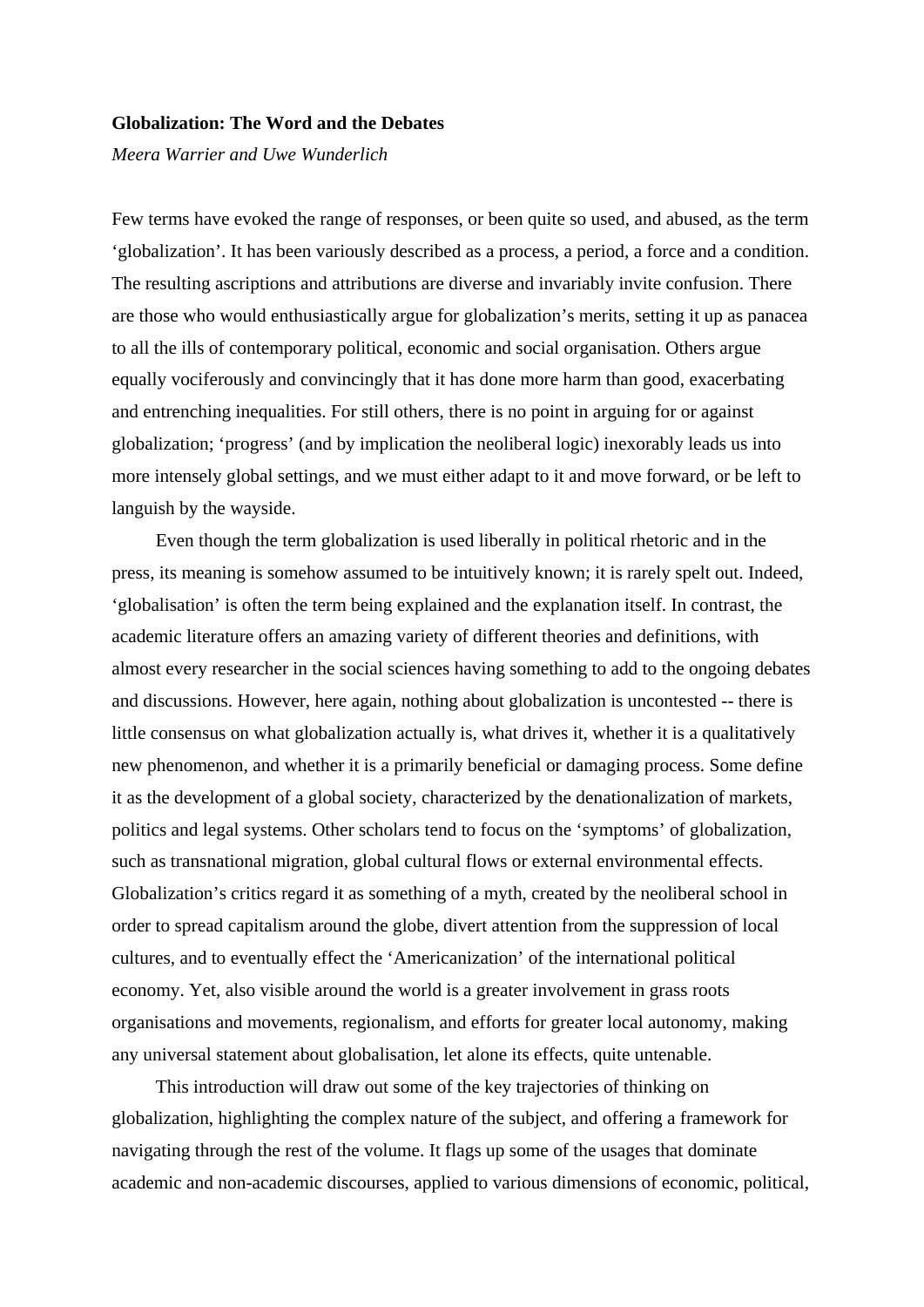social, environmental, technological and cultural transformations. We begin by asking whether there is something substantively new about globalisation – a discussion that leads on to the etymology of the term 'globalisation' and the evolution of its finer nuances and contemporary connotations. Following from there, this introduction seeks to understand some of the ways in which globalisation is currently theorised, looking at what globalization is seen to be doing in its economic, political, cultural and social incarnations. Thus, the following sections look at the globalist arguments for the triumph of the market and the end of the nation-state; the challenges posed by deterritorialisation, including the perceived threats of cultural homogenisation; to finally conclude by askind whether globalization is 'good' or 'bad'. Posing this question is necessary in so far as most of the arguments for or against globalization look at its perceived effects or outcomes. As will be seen, it is equally important to understand where, or from which positionality, these arguments are coming from, as these in turn determine particular understandings of globalization and arguments for or against it.

## **Globalization – Old or New?**

There is nothing intrinsically new about philosophical ideas about global interconnectedness or economic interdependencies, trade in commodities, or intellectual and cultural exchange. From the sixteenth century onwards, European colonization and industrialization established the foundations of the contemporary global political economy. Marxist scholars, for instance, have long argued that contemporary globalization is simply a more advanced stage in this process – the latest stage in the development of capitalism, itself a product of historical evolution. Capitalism, or the exploitation of the many by the few, Marxists would argue, is built on the back of the industrial revolution and the subsequent European imperialism of the  $19<sup>th</sup>$  and early  $20<sup>th</sup>$  century, which has created the contemporary division of the global political economy into a developed Global North and an underdeveloped Global South.

Many a writer has been tempted to draw up historical checklists of the key developments that have preceded today's stage or phase of globalization. For instance, Roland Robertson (1992) distinguishes five phases. The first phase (1400-1750), witnessed the age of European exploration, the global spread of the Roman Catholic Church, the emergence of the Westphalian state-system and the advent of modern geography. The second phase (1750-1875) saw the consolidation of the state-system based on sovereign nation-states in Europe and North America. Relations between sovereign states were increasingly structured by international regimes based on diplomatic norms and conventions. The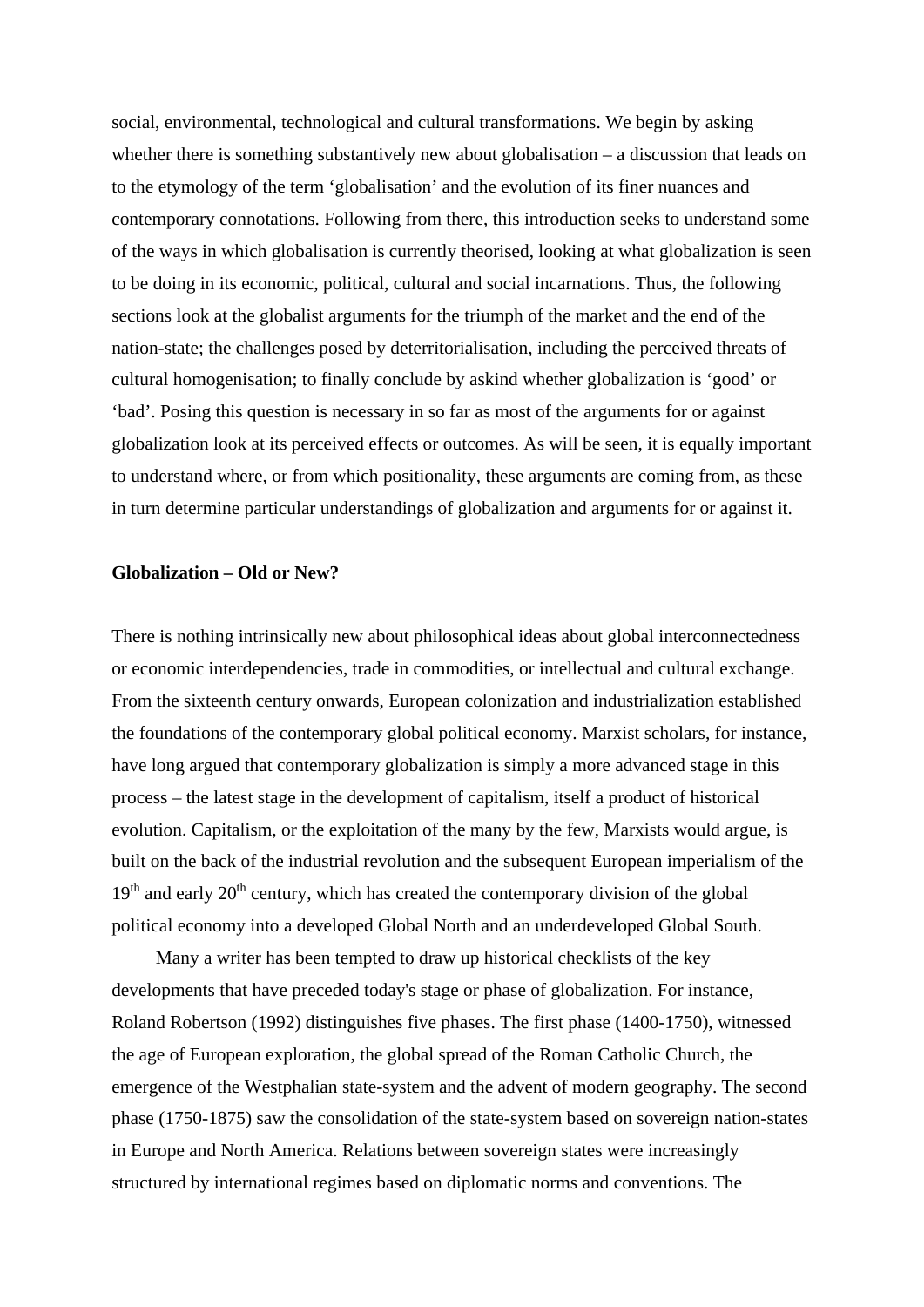Enlightenment and the first stage of industrialization transformed European societies and economies alike. European colonialism spread and the first international non-governmental organizations (INGOs) emerged with the foundation of the Red Cross in 1863. In the third phase (1875-1925) globalization went through several significant changes. It roughly coincided with the beginning of a second industrial revolution -- a revolution in communication and transport technology, leading to a significant increase in the volume and speed of communications. Steel hulled ships were surpassing sailing vessels in tonnage and speed. There was a massive expansion of railroad networks. The period also heralded the introduction of the factory system, industrialism and mass production. Other innovations included the telegraph, the first transatlantic cable, the introduction of the telephone, the widespread use of electricity, the radio and the airplane. Global trade flourished. Phase four of globalization (1925-late sixties) witnessed the creation of international regimes and institutions with global reach such as the United Nations (UN), the International Monetary Fund (IMF), the World Bank, and the General Agreement on Tariffs and Trade (GATT) [**Footnote 1**]. The Bretton Woods system, set up in this phase, was designed to manage the global political economy. Contemporary globalization (1969- to date) is distinguished from the previous stages by new patterns of migration and the global impact of information and communications technologies, which have increased the speed and volume of the circulation of goods, capital, services, ideas and people.

Writers such as Keohane and Nye (2003) argue that while globalisation itself might be an old phenomenon, its degree and intensity have varied. They distinguish between 'thin globalization', such as the time when trade through the Silk Route connected diverse parts of the world but affected only a comparatively limited amount of trade and a small number of people, and 'thick globalization', which has created a dense network of extensive and overlapping relationships and an intensification of economic, social, cultural and political interdependencies, which is the way globalisation manifests itself today.

Others see the roots of globalization in antiquity. Stoic philosophy and the idea of the cosmopolis, it is argued, were some of the earliest conceptualizations of a community of humankind across political and cultural borders. Today, elements of Stoic philosophy can be found, for instance, in modern conceptions of universal human rights. Thus, it is argued that the idea of links, of certain rights and duties transcending political communities, pre-dates the nation-state and the formulation of notions of sovereignty.

It is probably important here to take a step back and look at the basis of the term 'globalization'. While this term itself might have been in use only for the last 45 years, it is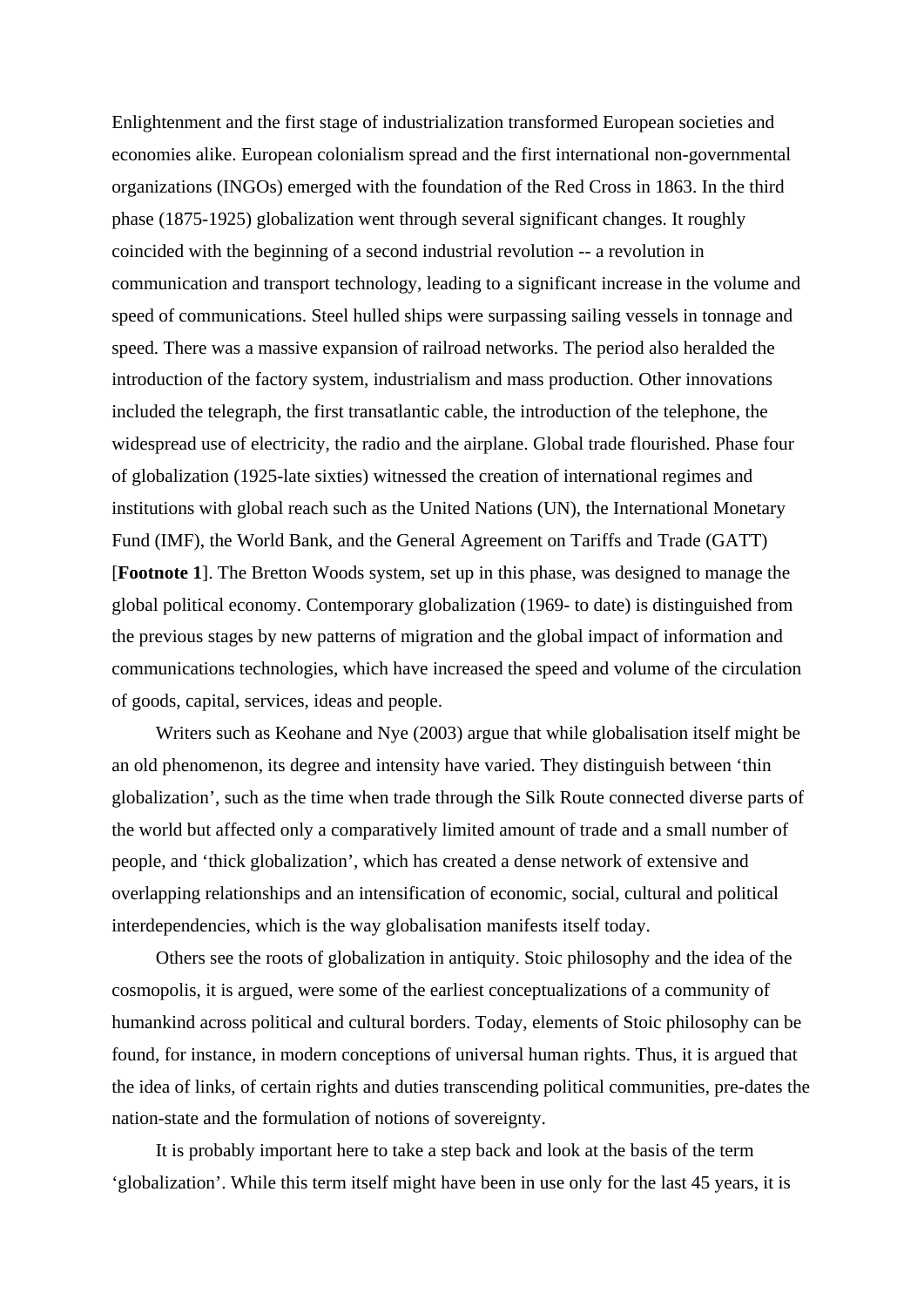derived from the words 'globe' or 'global', which have a much longer history. Both terms derive from the Latin 'globus', meaning a round body, a sphere, or a ball, and came into usage in English in the sixteenth century. However, in English usage, the term 'global' was used more in the sense of 'all-inclusive' or 'comprehensive' in the sense of 'relating to or embracing the whole of something, or a group of things' (*Concise Oxford Dictionary*, 10<sup>th</sup>) ed.).

The meaning of 'global' as 'of or relating to the whole world; worldwide', is relatively new. This was not a term Adam Smith, for instance, had access to; instead he wrote 'in the whole globe of the earth'. The English translator of Marx and Engels' work 70 years later did not have recourse to it either; he was still writing of 'the whole surface of the globe' (Sheil 2001). 'Global' as relating to the whole world came into usage only by the end of the nineteenth century; no coincidence here that by now the physical discovery and mapping of the world was complete.

In the early 1940s, American military authorities combined the older sense of 'total' with its newer interpretation as 'worldwide' in the concept of 'global war' (Sheil 2001). The war of the forties now came to be known as World War II, and the Great War of 1914-19 was retrospectively re-christened World War I. But the sense of 'global' as 'world encompassing' needed another impetus to enter the wider imagination, and that came with Marshall McLuhan's conception of the 'global village' in 1960. The usage of the term since then, has conflated the senses of something experienced instantly and simultaneously across the world, attracting media attention, and, as if by implication, something very significant or important. Other events speeded up the take-up of the term. For instance, 'global economy' came into use when national controls on international movements of capital and currencies began to be relaxed in the mid-1970s.

The term 'globalization' first entered English lexicon through the *Webster's Dictionary*  in 1961*,* where it was used to describe the interconnectedness of social events and relationships (Waters 1995). By and large that definition has not changed. For instance, according to the British political theorist David Held's much-cited definition:

> Globalization is best understood as a spatial phenomenon, lying on a continuum with 'the local' at one end and 'the global' at the other. It denotes a shift in the spatial form of human organisation and activity to transcontinental or interregional patterns of activity, interaction and the exercise of power. […] Globalization today implies at least two distinct phenomena. First, it suggests that many chains of political, economic and social activity are becoming interregional in scope and, secondly, it suggests that there has been an intensification of levels of interaction and interconnectedness within and between states and societies (Held 1997: 3).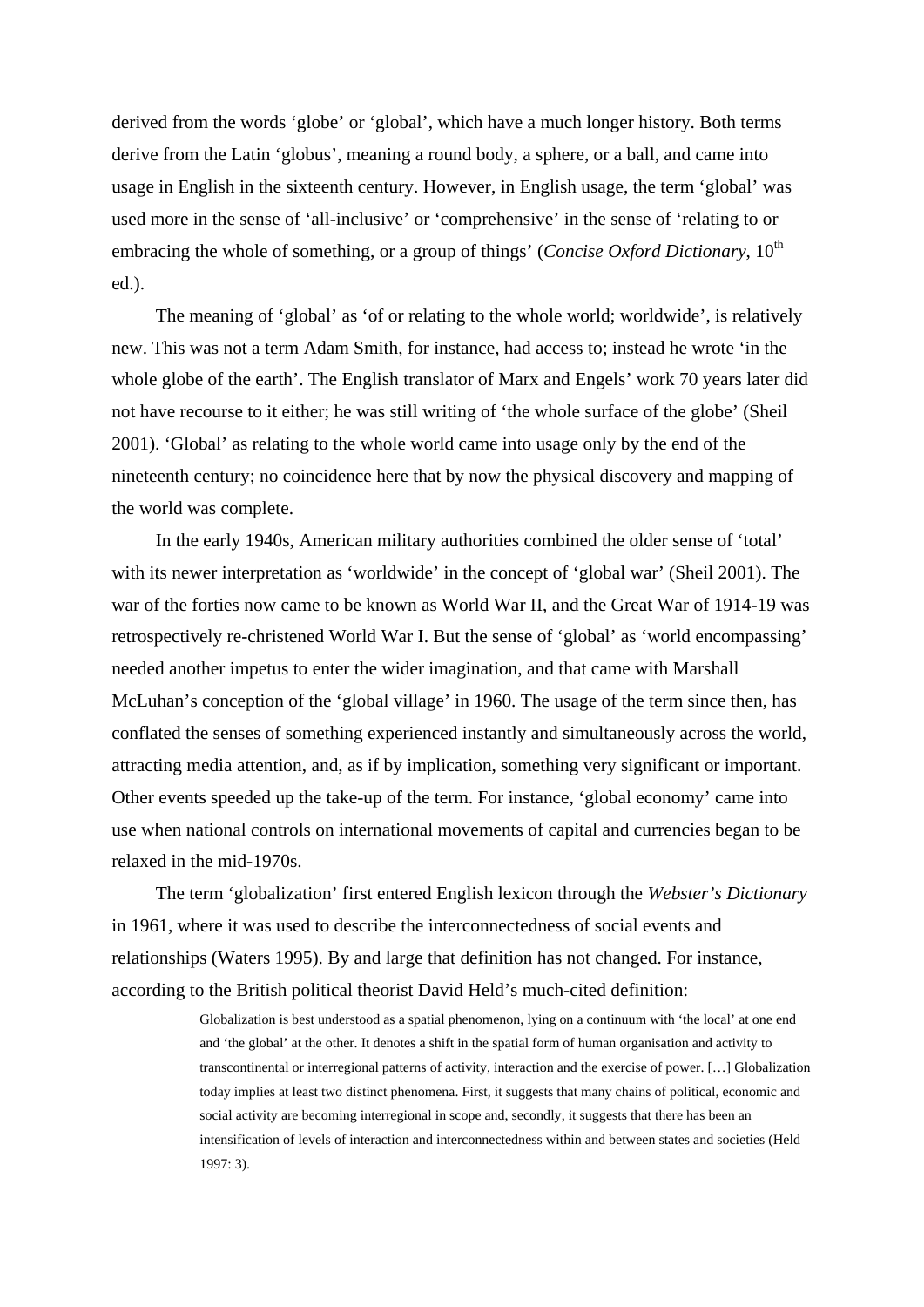Equally quoted today is British sociologist Anthony Giddens' definition of globalization as 'the intensification of worldwide social relations which link distant localities in such a way that local happenings are shaped by events occurring many miles away and vice versa' (1990: 64). The term entered common parlance following the fall of the Berlin Wall and the collapse of the bipolar world. The first reference to the word in the *Oxford English Dictionary* speaks of its use in the *Spectator* magazine of October 1962, which had declared that 'globalization is, indeed, a staggering concept' (Cerami 1962).

Over time, 'globalization' has acquired political meanings and nuances not quite captured in that earliest definition of globalization in the *Webster's Dictionary*. The most dominant strands of thinking around globalization might be discussed in terms of two words, both with their roots in the word 'global' -- 'globality' and 'globalism'. 'Globality' comes nearest to the *Webster's Dictionary* meaning of globalization. It is a social concept referring to the emergence of a global society in the sense that the notion of closed spaces has become illusory so that nothing that happens on earth is only a limited local event (Beck 2000). It evokes the emergent and contradictory condition of global-ness (Shaw 1999). **'**Globalism', on the other hand, is much more politically charged in that it is endowed with neoliberal meanings and values. For advocates of globalism, the 'world market' is now powerful enough to take the place of (local and national) political action; indeed, it suggests that the nation-state is on the verge of becoming a thing of the past.

Today, the term 'global' summons up the planet as a physical entity, but it also hints at something more than just the sum of its parts. It suggests a transformation of the spatial content of social relations, as it evokes something over and above just the territorial. Indeed, its usage today might be said to evoke the self-consciously common framework of human society worldwide (Shaw 1999). Thus, quite apart from the physical 'shrinking' or 'compression' of the world due to the impact of information and communication technologies and improved transport systems, there is also seen to be an enhanced consciousness of the world as a whole, of a common global fate, and as such, it is also suggestive of conscious global-oriented action**.**

It is perhaps this 'global' consciousness, and action directed at the 'global', which makes globalization as we understand it today something 'new'. This is manifested in our use of terms to encompass the whole, such as 'global economy' or 'global factory', meant to convey the worldwide proliferation of activities, where events or actions in one part of the world, or changes somewhere along the production chain in one location, can have consequences throughout the globe. Thus, globalisation is both, a spread of tangible, physical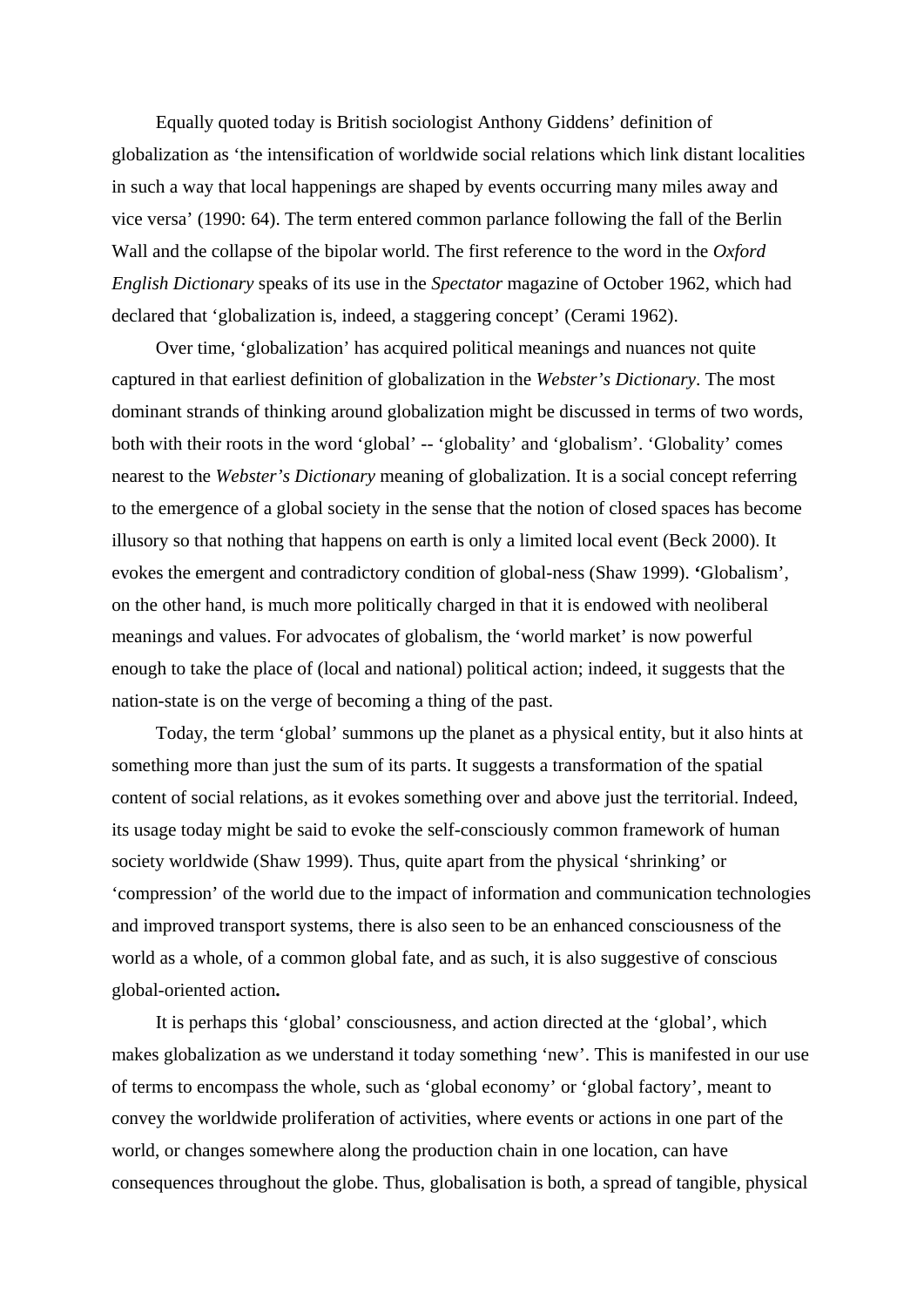global forces and relations, as Immanuel Wallerstein (1979) would have it, as also the spread of an idea, an intensification of consciousness of the world as a whole through the everincreasing proliferation of global connections, as Roland Robertson (1992) would argue.

A number of writings on globalization see it as a set of projects that require us to imagine space and time in particular ways. Thus, for David Harvey (1989), the technologies of globalization, particularly electronics and telecommunications, together with the ease of travel, have rendered it possible to reorganise time such that space is no longer a constraining factor, and vice versa. His phrase, 'time-space compression', suggests a speeding up of economic and social processes which has experientially shrunk the globe so that neither distance nor time are any longer major constraints on the organisation of human activity. A related but different connotation might be attributed to that other favourite phrase -- 'timespace distanciation'. This phrase, coined by Anthony Giddens (1990), suggests the stretching of social relations across distances, and reducing their consciousness of their own local status, as technologies speed up communications and start to connect distant localities. Here, social relations get 'disembedded', or lifted out of their local contexts of interaction, to be restructured across time and space.

Amongst the globalization theorists who argue that the extent and pace of globalization today is unprecedented are those who see this world as characterized by borderless worlds. These are the voices of the 'hyperglobalizers', who tom-tom the triumph of the market and the death of the nation-state. Let us examine the arguments for seamless global markets and the end of the nation-state.

### **Seamless Global Markets or the March of Western Capitalism?**

For hyperglobalizers, the contemporary phase of economic globalization began in 1944, when the Bretton Woods system established a new way of managing the international economy based on binding rules and a fixed exchange rate system. The Bretton Woods agreements also created new international economic institutions to oversee the international political economy -- the International Monetary Fund (IMF) and the World Bank. This was followed in 1947 by the establishment of the predecessor of the contemporary World Trade Organisation (WTO), the General Agreement on Tariffs and Trade (GATT). The aim of these international organisations was to prevent an economic recession that could potentially give rise to conflict.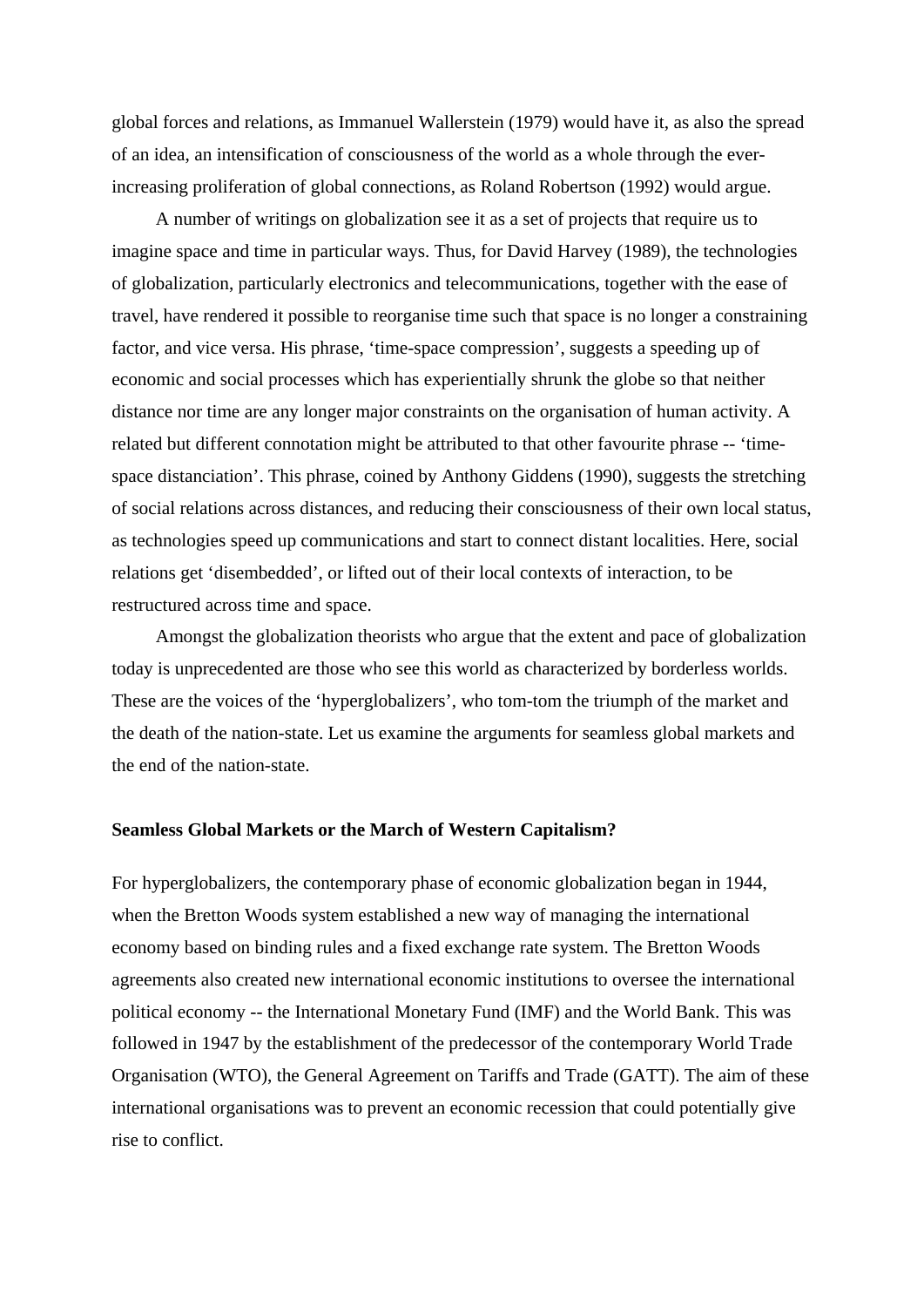Social and economic policies espoused at the time followed a welfare state model, based, in the widest sense possible, on a Keynesian compromise, which included raising wages and assuaging class conflicts, at least temporarily. States could not trust markets to always get it right, and hence the need to intervene. However, when the Bretton Woods system of fixed exchange rates ran into problems in the 1960s, and collapsed in the early 1970s, a prolonged structural crisis of the global economy paved the way for a new economic and social order (Duménil and Lévy 2005). Following a decade of inflation, high unemployment and low economic growth in the Western world, a more neoliberal approach began to replace the Keynesian compromise, as illustrated by the social and economic policies ushered in by US President Ronald Reagan and British Prime Minister Margaret Thatcher (Palley 2005). These policies championed entrepreneurial and individual freedom, unregulated and free markets, and private property rights as the best routes to economic development and improved human well being (Harvey 2007).

Meanwhile, the World Bank and the IMF managed to consolidate and enhance their weight in international economic affairs in the aftermath of the debt crisis of the developing world in the early 1980s. The IMF, in particular, gained a new role with the formulation of the so-called Washington Consensus, focusing on market liberalization, fiscal austerity and privatization, replacing a critical role for governments with a strong focus on the free market. As such it might be said to represent the triumph of economic neoliberalism as the favoured paradigm for economic development. In return for much-needed development loans, the IMF and the World Bank demanded the implementation of structural adjustment programmes, which gave these institutions unprecedented influence over the domestic economic and social policies of sovereign nation-states [**Footnote 2**].

Trade liberalisation had long been on the agenda of successive GATT rounds of multilateral negotiations, aimed to reduce tariffs on cross-border merchandise trade. Several factors converged towards the end of the 1970s to usher in a new phase of globalization as the deregulation of interest rates and the removal of credit and capital controls significantly increased the transborder flow of capital. An entirely new financial infrastructure began to emerge from the 1980s aided by satellite dishes, fibre optic cables and Internet-based technologies, and the innovation of new financial products. Large sums of money could now be transferred in nanoseconds across the globe. The development of e-businesses and dot.com companies are amongst the latest signposts of this new economy.

A key feature of this phase has been the growing amount of foreign direct investment (FDI). Indeed, from the 1980s, FDI grew four times faster than world Gross National Product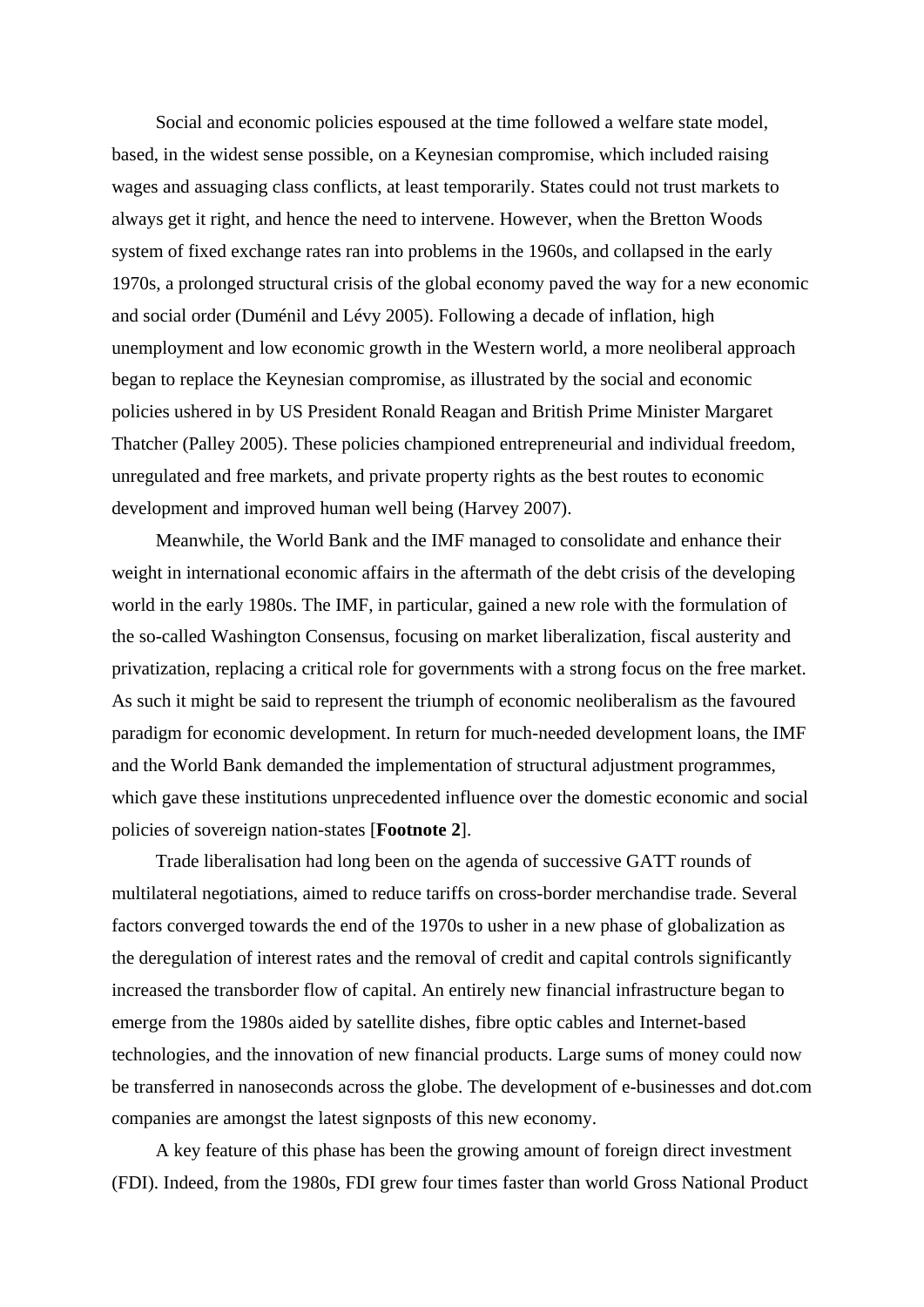(GNP). However, FDI was by no means universally distributed across the globe. It was concentrated in developed countries, with significant amounts now also being directed to the dynamic emerging economies in East and Southeast Asia and Latin America. The number of countries acting as sources of FDI has also diversified considerably, with a number of the newly industrialising countries also becoming sources of FDI between 1985 and 2000. Today, for instance, Indian and Chinese firms are now said to be starting to give their richworld rivals a run for their money. So far in 2007, Indian firms, led by Hindalco and Tata Steel, have bought some 34 foreign companies for a combined \$10.7 billion.

Coming into the forefront here were transnational companies (TNCs). Aided by technological innovations and financial and trade liberalization, TNCs [**Footnote 3**] were increasingly concentrating control over a large share of global capital, technology and market access. They account for about a two-thirds share of world exports of goods and services, with a significant share within that held by intra-firm trade. The power held by these large corporations, and the transnational, and in some cases global, nature of their operations, has enabled them to bypass trade unions, labour laws and to actively influence government legislation in both developed and developing countries.

Throughout this period, and particularly from the late eighties, a neoliberal orthodoxy had been taking hold. It was argued that international economic institutions, multinational enterprises and transnational activities distributed common values and benefits through the spread of market-oriented economic policies, which in turn would encourage more democratic and representative governments and human rights. Markets were best given a free rein to sort the world out; the state was an inconvenience, it was being argued. If markets were allowed to function without undue state intervention, economic globalization would be able to unfold its real potential. Milton Friedman (1962), for example, advanced the idea of organising society through the mechanisms of private enterprise. Economic activity would be decentralized and states would be restricted to providing the legal framework for economic activities. In the same vein, Jagdish Bhagwati (2004) sees globalization as the most powerful force of social good today, when properly managed. Neoliberal globalization, in this view, is a process that increases economic efficiency, individual freedom and overall living standards, and alleviates poverty. The many problems faced by the developing world is not the result of too much liberalization but too little, it is argued. Protectionism, for instance, is still rampant, both in the developing and in the developed world. The Common Agricultural Policy (CAP) of the European Union (EU) is just one notorious example of how misplaced protectionism impedes the chances for developing countries. Thus, neoliberalism in practice often diverges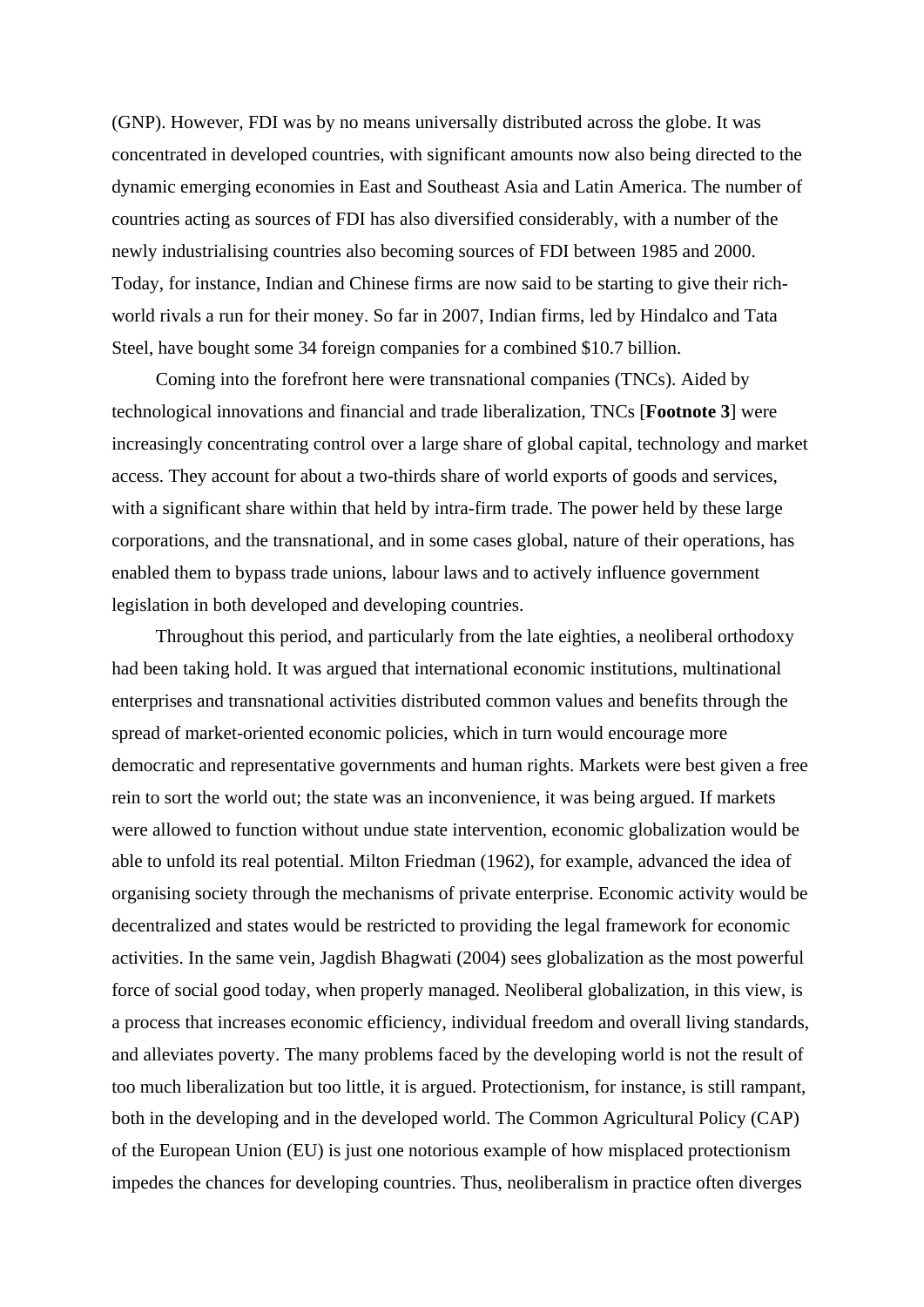widely from neoliberalism in theory, leaving its true potential unrealised (Munck 2005, Navarro 2006, Harvey 2007).

Market liberalisation is perceived as further supporting the spread of human rights and democracy throughout the world. Indeed, for some writers, liberal democracy and free market capitalism are synonymous terms. In his 1989 essay 'The End of History' and in his 1992 book *The End of History and the Last Man,* Francis Fukuyama argued that with the end of the Cold War, historical progress defined as the quest for human freedom has reached its final stage. Communism, the last great ideological challenge to liberal democracy, has failed and liberal democracy based on the principles of liberty and equality, together with capitalism as the organizing principle, has triumphed.

# **The Demise of the Nation-State?**

For hyperglobalizers, globalization is primarily driven by economic and technological forces (Ohmae 1996). As such, hyperglobalizers pronounce the dawn of a 'borderless world' and the decline of territorial sovereignty as the important reference point for political, economic and social organisation. The crumbling nation-state is seen very much as an artefact of the eighteenth and nineteenth centuries. It is described as:

> an unnatural, even dysfunctional unit for organizing human activity and managing economic endeavour in a borderless world. It presents no genuine, shared community of economic interests; it defines no meaningful flows of economic activity. In fact, it overlooks the true linkages and synergies that exist among often disparate populations by combining important measures of human activity at the wrong level of analysis ... On the global economic map the lines that matter now are those defining what might be called 'region states' (Ohmae 1993: 78)

States have thus been usurped and/or sidelined by global markets (Strange 1996). Or, as Philip Bobbit (2002) contends in his provocative book, *The Shield of Achilles*, nation-states are transforming themselves into market states. Indeed, the only role left for the state is to provide a legal framework for the market system to operate effectively. Furthermore, political power will be located in 'global social formations and expressed through networks rather than through territorially based states' (Steger 2003: 61).

The hyperglobalisers are not without their detractors. The opposition believes that the retreat or disappearance of the state has been grossly exaggerated. They highlight the importance of politics in unleashing the economic forces that characterize globalization. The rapid expansion of economic activity in the last twenty years is not so much the result of the 'quasi-natural' forces of economic activity. Rather, it has been driven by political decisions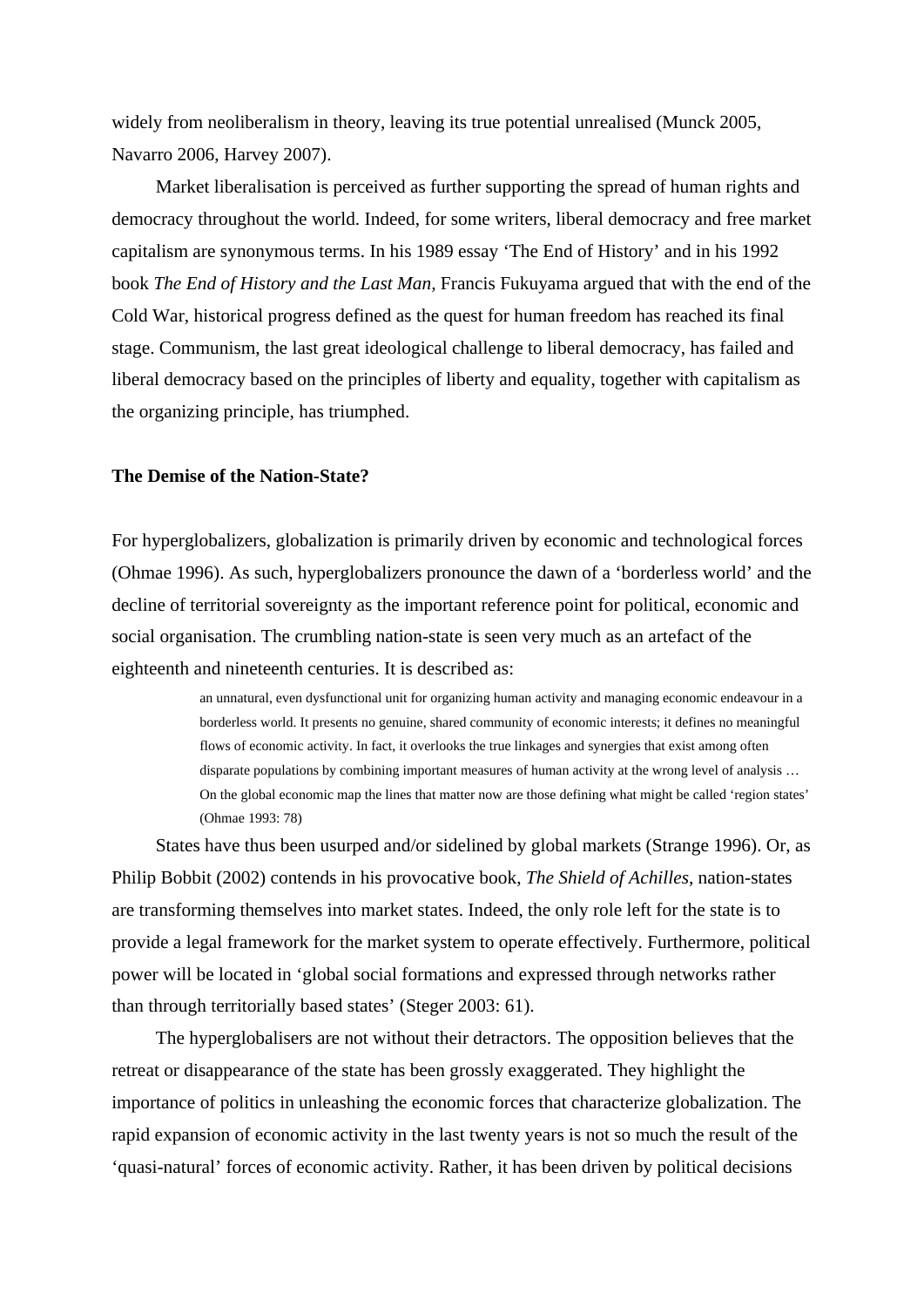creating a framework for free market economies to flourish, they argue. In particular, the neoliberal policies of the United States and Great Britain in the 1970s and 1980s have been instrumental in liberalizing international trade and capital flows and in unleashing the forces of economic globalization. Or, as Hay (2006) would argue, it was states, after all, that put the current neoliberal infrastructure that facilitates globalization in place. And at least the larger, wealthier states, or their governments, remain in a position to determine the 'rules of the game'.

Governmental policies, and not economic activities are, therefore, behind the globalization process:

> [G]lobalisation is not the global release of an imminent desire of individuals and businesses to truck, barter and exchange, it is rather a neoliberal project, based on a conviction that markets manage resources in a superior way to states, but that public institutions are required to impose and maintain those markets (Harrison 2004: 154).

Alan Milward (1993) goes a step further, arguing that the state has actually grown stronger as the result of global forces. The pressures of globalization driving European integration, for instance, have ironically rescued the state rather than undermining it, by allowing it to operate more effectively, he argues.

Indeed, states still hold enough power to influence their domestic economies (and in some cases the global economy) decisively. Among international actors the nation-state will remain in a key position, at least for the foreseeable future. There is no apparent alternative which could command or enforce the same amount of respect, loyalty and authority and, hence, focus and organise social energies in the way governments still can and do by appealing to a sense of shared identity (Maull 2000). States are able to restrict and manage transnational flows such as international migration through stricter border controls and to stifle the flow of capital through the imposition of capital controls. National security measures, especially following the 9/11 attacks on the World Trade Centre have further enhanced the power of national governments and restricted civil liberties and freedoms. Nation-states continue to define, discipline, control and regulate populations, whether these are on the move or in residence.

However, it is important to recognise that the nation-state's normative character may have been challenged: globalization is changing traditional conceptions around the practice of national sovereignty. One of the main features of the Westphalian nation-state is an explicit connection between sovereignty and territoriality.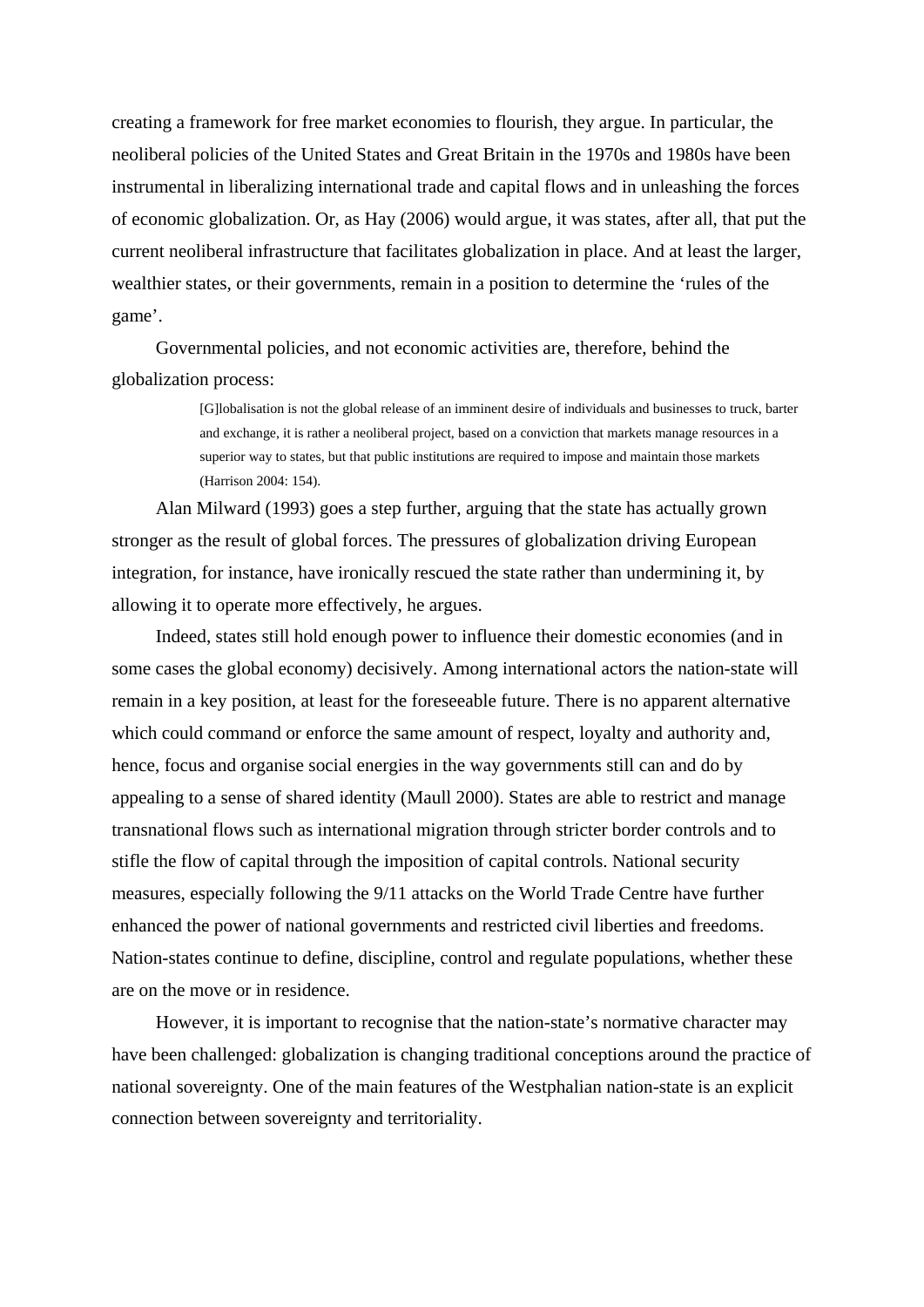[...] sovereign states rooted in territorial notions of social space have been the prime unit for facilitating, impeding and mediating interaction between the social groups, organisations, and citizens and other categories of collective and individual social units contained within their borders (Hughes 2000: 5).

But the Westphalian model might no longer be so relevant. For instance, Jan Aart Scholte (1997: 21) argues:

> [...] owing to globalization, the Westphalian system is already past history. The state apparatus survives, and indeed is in some respects larger, stronger, and more intrusive in social life than ever before. However, the core Westphalian norm of sovereignty is no longer operative; nor can it be retrieved in the present globalizing world. The concept of sovereignty continues to be important in political rhetoric, especially for people who seek to slow and reverse progressive reductions of national self-determination in the face of globalization. However, both juridically and practically, state regulatory capacities have ceased to meet the criteria of sovereignty as it was traditionally conceived.

There has been a reduction in the capacity of national governments to set independent national objectives and to impose their own domestic policies. Devolutionary pressures, regional integration and international organisations have forced national governments to transfer some of their traditional powers and functions, often from the national to the municipal and the provincial level. Thus, globalization has resulted in direct trans-border links between different sub-state authorities, sometimes in association with central state authorities, but also often bypassing them. For instance, 'global cities' such as London, Tokyo or New York, tend to have very close links with each other. Within Europe, several subnational regions are increasingly involved in forging transnational alliances with other regions, creating new cross-border regional entities.

This 'top-down' transfer of policy-making power has often also been supplemented by a 'bottom-up' movement of other state competencies to the international level, evidenced in the steady growth in the number and scope of international organizations and intergovernmental networks in every part of the world. Examples range from regional organizations such as the European Union, the North American Free Trade Agreement (NAFTA) and the Association of Southeast Asian Nations (ASEAN), to institutions with a global reach such as, for instance, the UN, the IMF, or the World Bank, who must all, however, answer to their governing councils, made up of representatives from various states.

Global governance is also increasingly shaped by the emergence of a 'global civil society' characterized by numerous non-governmental organisations (NGOs) [**Footnote 4**] such as Greenpeace, Amnesty International or Oxfam International. Global civil society organizations are distinct from official and commercial structures and include, apart from NGOs, consumer protection bodies, academic institutions, environmental campaigns, farmer's associations, trade unions, peace activist groups, human rights advocacy networks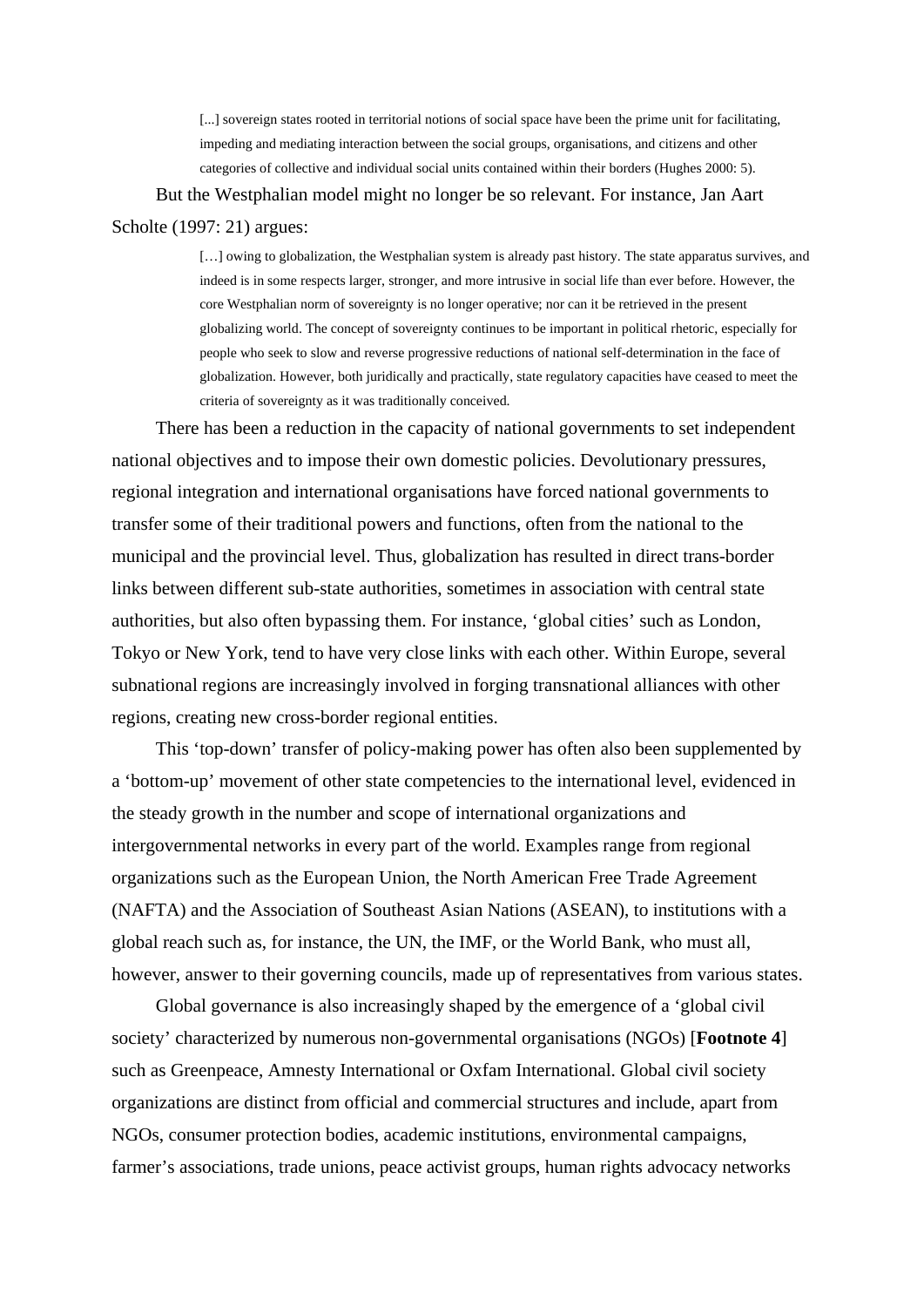and more. Taken together, global and regional governance and subnational governance structures tend to break the formal institutional framework of the nation-state and exclusive national sovereignty, replacing it with a more fluid multi-level governance structure where sovereignty is increasingly shared in many areas (Bullman 1997). These dynamics are causing many structural changes including a rethinking of the role of national governments (Lipsey 1997). Globalization is seen here as leading to a reworking of the nature of national sovereignty and national borders. It transforms the organisation of society and opens up new political spaces, creating new challenges.

Theories of hyperglobalization seem to constitute a package built around the premise that markets need to be free to function, and that markets will ensure well-being all round. For hyperglobalisers, globalisation is new, in that this global economic interconnectedness, together with the death of the socialist challenge and the unipolarity thus established are all new. Indeed, it is in this context that we must view the arguments by those who would not cede that there is something completely 'new' about globalization (such as Hirst and Thompson 1996 and Hay 2006). By arguing that today's world market is not unprecedented, they are able to defend certain political responses to globalization -- such as European social democracy -- as still viable; options that hyperglobalizers (and neoliberals) have already banished into history as things of the past. It is also in this context that we must understand Hirst and Thompson's (1999: 6) words, that globalization is 'a myth suitable for a world without illusions, but it is also one that robs us of hope .... for it is held that Western social democracy and socialism of the Soviet bloc are both finished. One can only call the political impact of "globalization" the pathology of over-diminished expectations'.

### **The Challenges of Deterritorialisation**

The increasing movement and operation of people, goods, businesses and services in markets beyond national borders are said to have led to the erosion of any 'natural' relation of a culture with a geographical and social territory. The deregulation and liberalization of markets has immensely contributed to this process of deterritorialisation. Sovereign national states are now 'criss-crossed and undermined by transnational actors with varying prospects of power, orientations, identities and networks' (Beck 2000: 11). As such, any 'natural' relation of a culture or process with a geographical and social territory is sundered, and the connections between cultural structures, relationships, settings and representations are torn apart. While there are those who hark for an older world and bemoan deterritorialization, it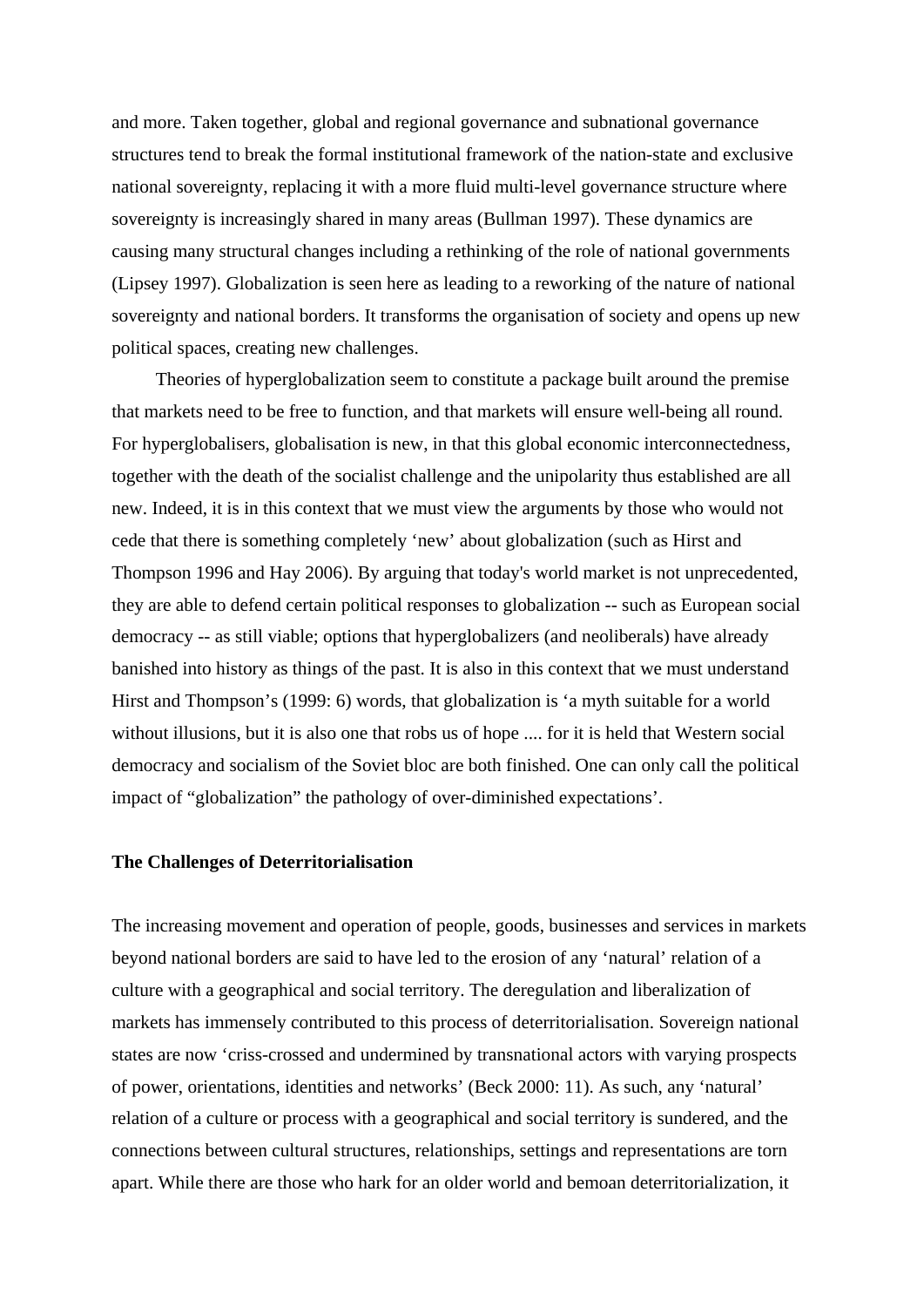also creates new opportunities. For instance, it creates new markets for businesses that thrive on the need of deterritorialized populations to keep in touch with 'home'. Thus, both deterritorialisation and greater connectedness are consequences of globalization.

However, this deterritorialization of culture is not seen by all as a benign matter. Fears around deterritorialization stem from the fear of cultural imperialism -- a fear that the world is being made over in the image of the West, spreading a shallow, 'inauthentic' homogeneity and uniformity throughout the world. The use of English as the global medium of communication is thought to ensure the global transmission of Western-style consumerism. The influence and reach of Western media and entertainment industries (like CNN and Time Warner), and the values they espouse, are seen to be encroaching on and destroying the variety of traditions in the world in insidious ways, primarily by spreading, and validating as superior, Western ways of seeing and knowing.

This purportedly homogenising and universalising trend is seen to be creating a 'global culture', slowly obliterating and replacing local and regional cultural practices. Westernised/ largely Americanised culture in the form of pop music and Hollywood blockbusters is seen to have created a global culture that binds together young people of different national, linguistic and cultural backgrounds. According to this view, global culture is directly related to the restructuring of the global political economy, in particular to the spread of capitalism.

Indeed, the outcome of economic globalisation is portrayed as being both negative and limited, largely benefiting the developed world and already powerful TNCs, and leading to 'corporate globalization' or 'globalization-from-above' (Steger 2003). This proliferation of global capitalism is seen as a form of neo-colonialism, undermining the political, social and economic fabric of many societies, making them vulnerable to the volatility of markets, systematically destroying the environment, endangering the rights of minorities and, ultimately, rendering ineffective democratic principles. Globalization, from this perspective, is another name for Westernization, and the systematic exploitation of the Global South by Western capitalism. [**Footnote 5**].

The term 'McDonaldisation' is used to capture the process of the dissemination of Western consumerism. According to Ritzer, who coined the term, it is 'the process by which the principles of the fast-food restaurant are coming to dominate more and more sectors of American society as well as of the rest of the world' (1993: 1). The term also evokes the ubiquity of brands, industrial giants and entertainment icons such as Coca Cola, Disney, Benetton, Unilever, BP, BASF, Shell, Nike, Adidas, Hollywood or Levi's, all of which shape desires, create new needs, establish brand awareness and contribute to capital accumulation.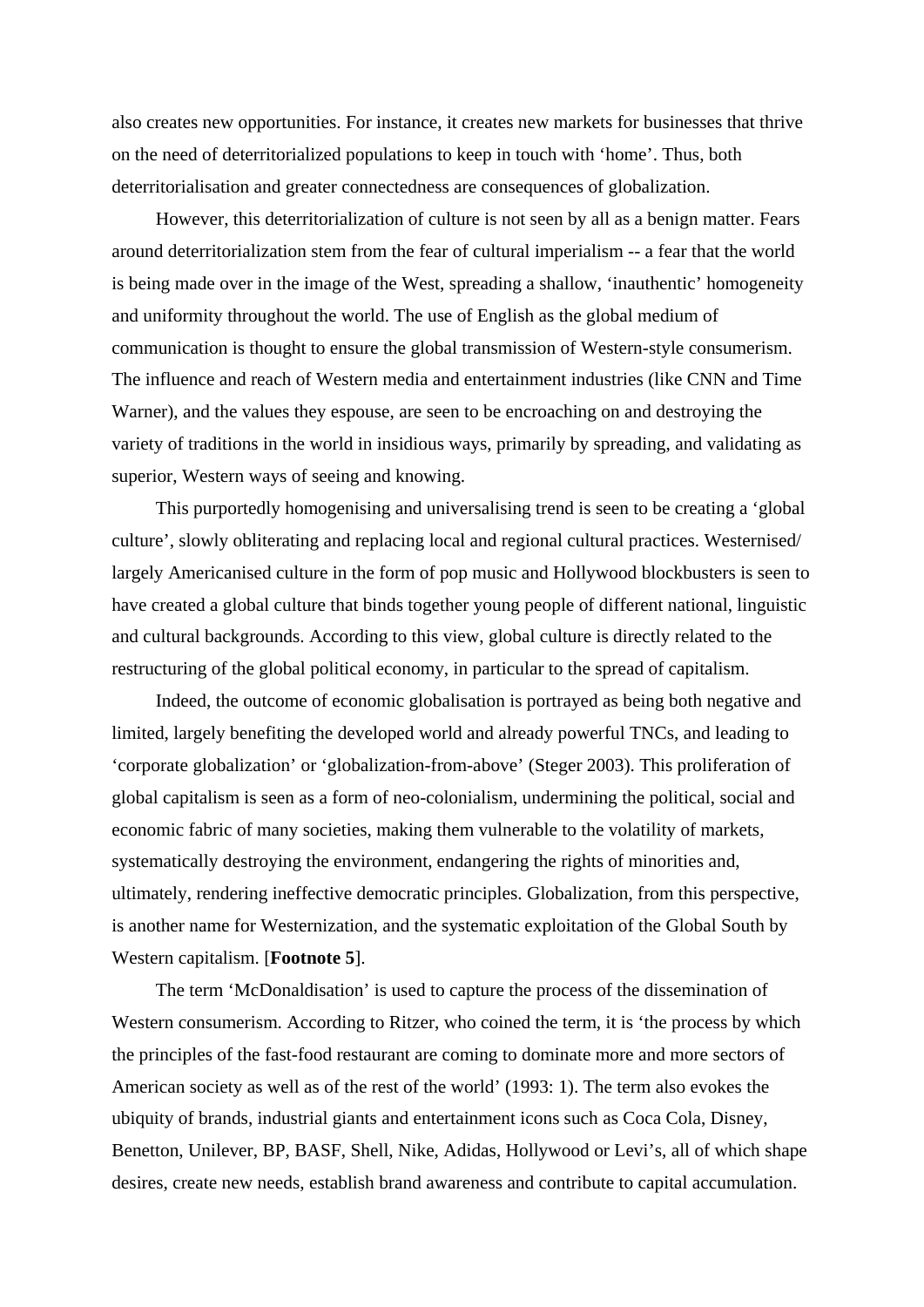The fears of a homogenizing global culture have, however, been criticised as being largely unfounded. They are seen to be built upon rather simplistic constructions of Third World subjects as passive consumers of the West's exports, rather than actors who creatively engage with these cultural forms, interpreting and adapting them to local circumstances, or sometimes simply rejecting them. Roland Robertson (1992), for instance, points to a much more complex local/ global connection (glocalisation). It would be far too simplistic to reduce the relationship between global and local culture to a one-dimensional one of domination and subordination. First, while global culture might be dominated by Western ideas, global cultural flows are always interpreted in local contexts. Imported commodities are often indigenised in order to cater to local tastes. McDonald's, for instance, adopts its menu to suit local tastes. Similarly, non-Western cultures localise Western cultural influences. Indian women, for example, may change between wearing a traditional saree and Western style clothing according to occasion and context. As Anna Tsing (2001) argues, there has been a tendency to naturalise the notion of a global culture, with very little exploration of the possibility that different manifestations of capitalism and governmentality are themselves born of particular contexts, are culturally circumscribed, and are often contradictory. While the homogenising tendencies are certainly very powerful, they do not necessarily extinguish cultural differences.

Second, cultural flows are by no means uni-directional, from West to East or from the Global North to the Global South. As diverse and remote cultures become accessible, both as signs and as commodities, the flows move in both directions as well. Indeed, a deterritorialized world is said to have engendered a 'new cosmopolitanism' uniting the cultural, financial and political flows within and between western and non-western countries into a single conceptual whole. And third, Westernisation invites a reaction when advocates of marginalized cultures feel their identity being threatened. Benjamin Barber (1996) points out that the colonising and imperialistic tendencies of 'McWorld' provoke cultural and political resistance in the form of 'Jihad'. This finds its expression in the efforts of fundamentalist orthodoxy in the Third World and in xenophobia and right wing nationalism in many developed countries. Other expressions of resistance against these homogenizing forces may take the form of the ban on satellite dishes in some Middle Eastern countries or the censorship of the Internet in China.

Cultural imperialism theorists also fail to consider circuits of culture that bypass the West. This could take various forms, such as the movement of capital into China from Taiwan, Hong Kong or Southeast Asia. Or it could be a cultural influence -- while CNN and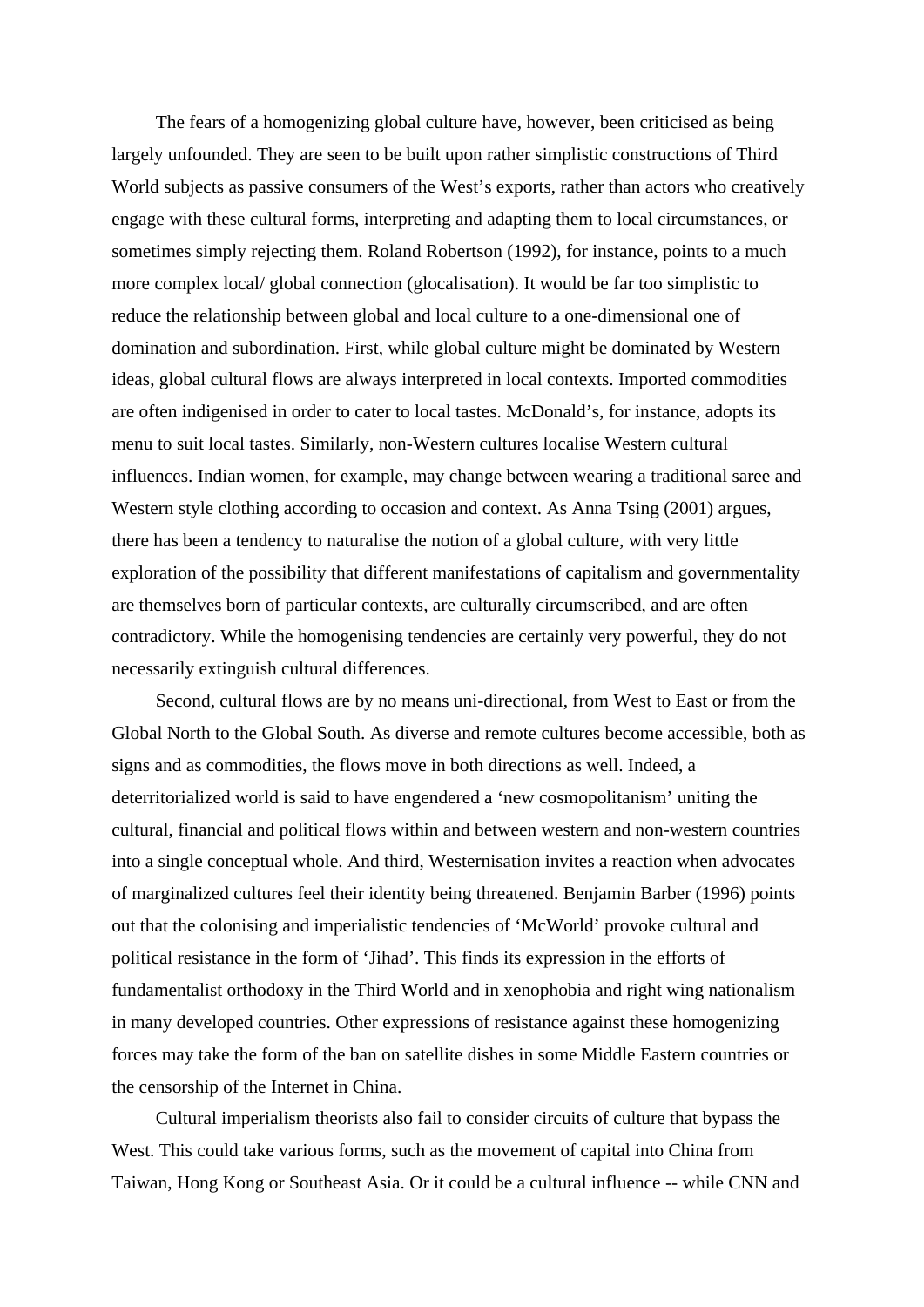Time Warner might boast an extensive reach, there is no gainsaying the hold Bollywood has on large parts of Asia, the Middle East and even Africa, or the triumph of Cantopop in the West.

Deterritorialization has been accompanied by other changes. The very notion of citizenship, for example, conventionally based on political rights and participation within a sovereign state, is now understood differently. Arjun Appadurai (1996), for instance, argues that diaspora populations around the world comprise emerging 'post-nations' that deterritorialize states. Transnational ties, and their legalisation through, for instance, dual citizenship regimes, are seen to raise new challenges for the construction of national identities and processes of decision-making. At the same time, managers, technocrats, and professionals on the move often seek to both circumvent and benefit from different nationstate regimes by selecting different sites for investment, work and family relocation. The term 'flexible citizenship' is often used to capture both these strategies and the effects of such manoeuvres (see, for instance, Ong 1998, 2006). As such, globalization is seen to have made economic calculation a major element in diasporic subjects' choice of citizenship, as well as in the ways in which nation-states redefine immigration laws.

A number of writers on global governance maintain that globalization will facilitate the emergence of a transnational cosmopolitan democracy where rights and obligations become detached from national and, ultimately, territorial contexts. Such a cosmopolitan model of democracy requires the creation of regional (or global) parliaments connected to states, regions and localities; the extension of the authority of regional bodies such as the EU; the setting-up of a new International Court of Human Rights which entrenches a new charter of rights and duties in different national parliaments, the separation of political and economic interests and a working global legal system including effective enforcement mechanisms (see, for instance, Archibugi and Held 1995, Kaldor 2003 a and b, Held 1995, and Archibugi et al 1998).

Deterritorialisation has led to new ways of conceptualising relations in the world. The centre-periphery model, set out by Frobel, Heinrichs and Kreye in their work on the international division of labour (1980) and Wallerstein's world systems theory (1979), and variations on that theme, had for long defined the contours for the discussion on relations between different parts of the globe. The newer notion is that of flows or circulation, evoking very different images, and a profoundly different understanding of globalisation. While flows or circulation conjures up images of markets and trade, it might equally suggest the breaking down of barriers among cultures, races and nations. Appadurai's 'scapes' (1996), for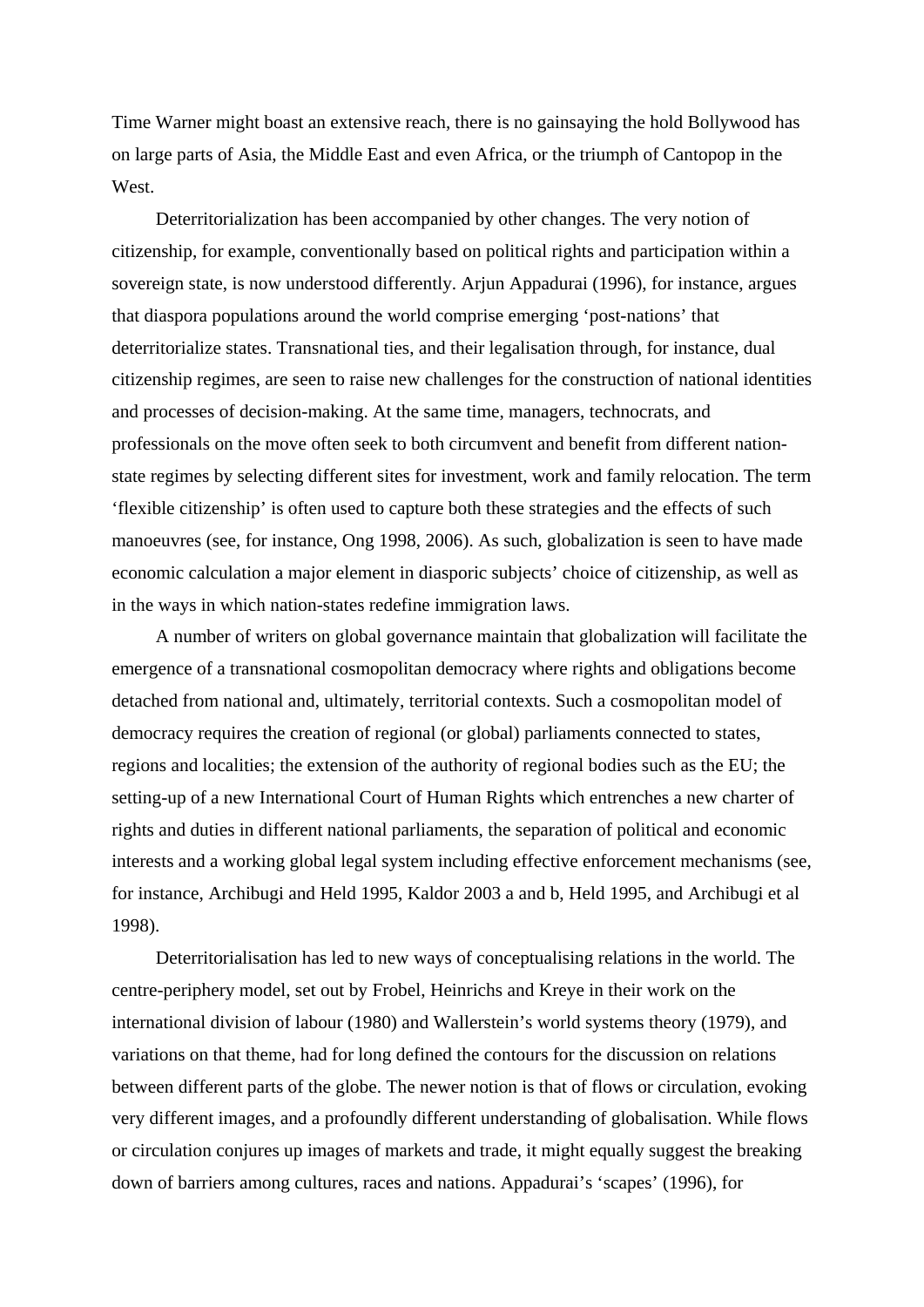instance, exemplifies this new imagery –ethnoscapes, the landscape of persons who constitute the shifting world in which people live; technoscapes, the global configuration of technologies moving at high speeds across previously impermeable borders; financescapes, the global grid of currency speculation and capital transfer; mediascapes, the distribution of the capabilities to produce and disseminate information and the large complex repertoire of images and narratives generated by these capabilities; and ideoscapes, ideologies of states and counter-ideologies of movements, around which nation-states have organized their political cultures. For Appadurai (1996), the movements of people are increasingly making it difficult to neatly distinguish between core and periphery or here and there as the core gets 'peripheralised' with the reverse traffic in people and culture setting itself up at the heart of the west.

Meanwhile, a new entity that has entered discussions of deterritorialisation is cyberspace, a simulated space spawned by computers and online networks. It has become a site that holds the potential to simulate innumerable spaces of action, with its own agendas, interests and values, which are beyond the containment of the nation-state. It has become a 'new imaginary location of escape, promise and profit' (Eisenstein 1998). Time too is transfigured here, shifting away from the linearity of past-present-future, 'becoming either a static, frozen moment that breaks time down into discrete instances, or an automatic, continuous flow, similar to a video monitor with its screen switched on and waiting for an event to happen' (Boyer 1996).

Several countries have made attempts to secure, regulate or even 'handcuff' cyberspace, and bring it in line with national laws and concerns (including the US government's National Strategy to Secure Cyberspace in February 2003). China and Saudi Arabia are examples of two countries that have placed significant restrictions on their citizens' access to parts of cyberspace. There are also efforts to start a global dialogue to effect comprehensive and harmonised laws in this domain.

#### **Conclusion: Is Globalisation – 'Good' or 'Bad'?**

As we have seen, the concept of globalization can be approached from various different directions. It is a highly contested concept and the standpoint one takes depends ultimately on one's ideological disposition. It concerns questions of governance, as also with the distribution of wealth and resources, and it tends to often pitch 'tradition' against new symbols and images 'imported' in, primarily through the media. Although some authors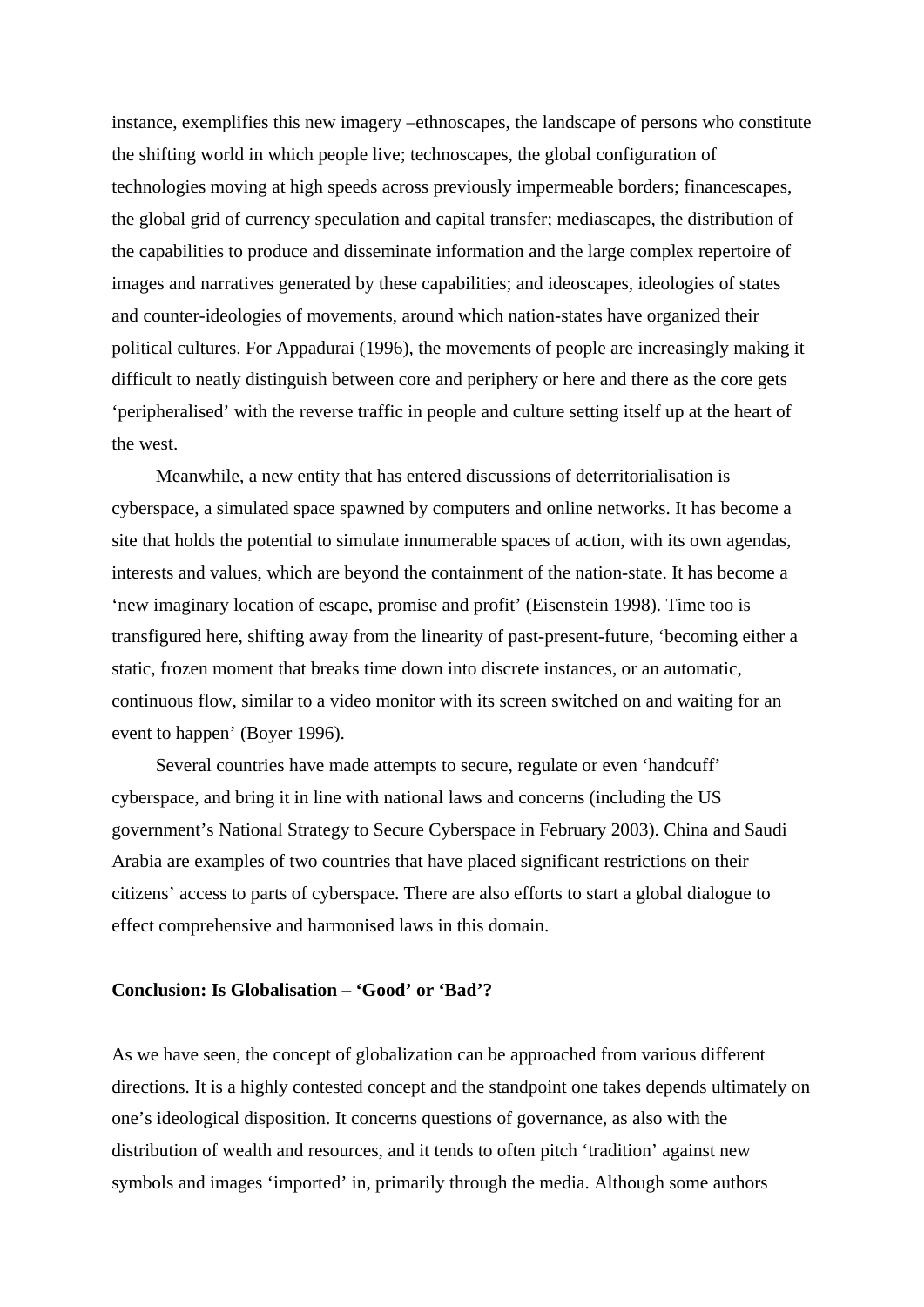present globalization as a largely apolitical process, almost everything related to it is political in one way or another. Indeed, as we have seen, claims to its neutrality are value-laden in themselves, and represent a particular position of interest in the contemporary global political economy.

It should come as no surprise then that the most vocal proponents of neoliberal globalization as a force for social, political and economic progress have been stakeholders in the contemporary global political economy. Support is evident in the neoliberal policies of many international organisations such as the World Bank, the IMF or the WTO but also in the foreign and domestic policies of the G8 countries. Other advocates include the chief executives of large transnational enterprises, corporate managers, corporate lobbyists, investment banks and large insurance companies, as also journalists and academics, bureaucrats and politicians, propagating the merits of free market capitalism and consumerism, all suggesting that the distribution of wealth and power is central to one's position in the whole globalization discourse.

While there may be increased opportunities for the movement of people, goods, businesses and services in markets beyond national borders, and transnational diaspora are producing conditions for new hybridised cultures and identities, this is hardly weakening existing relations of power or in any way threatening Western hegemony. Indeed, there is increasing 'inter-culturalism' (as opposed to multiculturalism), including processes of both 'dis-integration' and 're-integration' at both the state and global levels. There are processes of homogenization or integration such as, for instance, unifying commodity and consumer cultures such as Coca Cola, the Big Mac, Dallas or Lost, while processes of differentiation or fragmentation could take the form of ethnic resilience, fragmentation and the re-emergence of powerful nationalist sentiments associated with the myths, memories and symbols of local places rather than global spaces.

Moreover, the movement of people is still restricted, with better-off states and economies fast developing a siege mentality, nervous about large-scale immigration from poorer parts of the world. A security dimension has now been added to these concerns since the events of 9/11, taking fear to new dimensions.

Neoliberal globalisation, it is argued, has subordinated both nature and social values to the drive for economic growth. The increase in international trade and the liberalisation of markets has environmental implications as it promotes unsustainable patterns of production and consumption and potentially hastens an overall lowering of environmental regulations and standards (race-to-the-bottom). Anthropocentric notions are deeply enshrined in the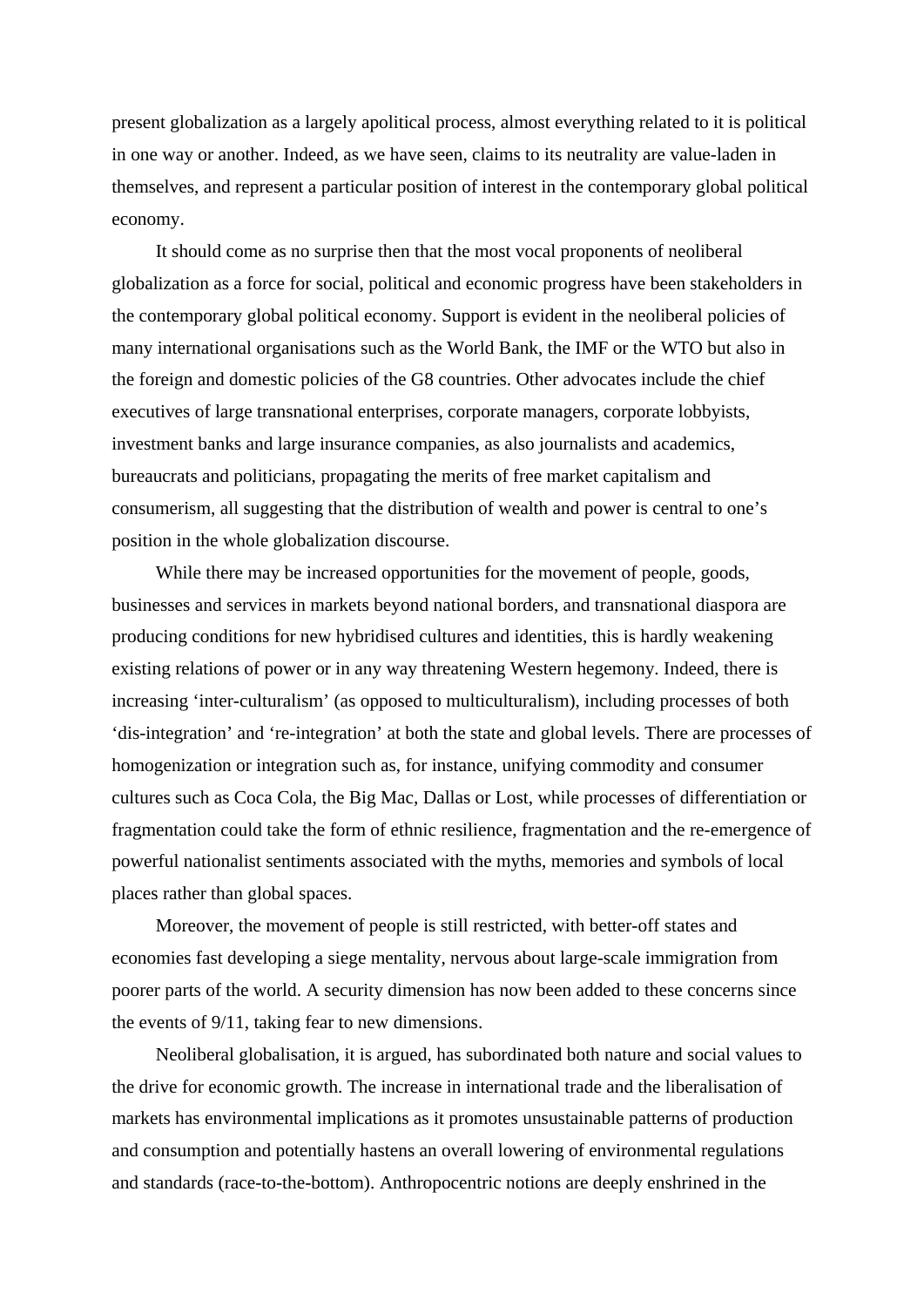current neoliberal globalization discourse. Industrial development, unrestrained consumption and population growth have placed an unprecedented strain on natural resources and atmospheric conditions, resulting in large-scale pollution of rivers and oceans, deforestation and desertification. However, we are also very conscious of the conditions we are creating. We live in what Ulrich Beck calls a 'risk society', reflexively aware of the damages we ourselves are causing the environment, such as the loss of biodiversity and global warming, and aware of the imminent threat these pose to life not just locally, but across the globe. Yet, concerted political will to effect change has been lacking. The US, the largest producer of carbon emissions, for instance, has refused to ratify the Kyoto Protocol. And despite large commitments of funds from the EU and other sources, without US participation, and with no clear enforcement mechanism, it is unclear how effective this treaty will be.

Neoliberal globalization is seen to be generating new inequalities while exacerbating the gap between the richest and the poorest:

> [It] reinforces patterns of global exclusion and disempowerment while also making globalization ethically, if not politically, unsustainable. … This architecture, which divides humanity into elites, the bourgeoisie, the marginalized and the impoverished, cut across territorial and cultural boundaries, rearranging the world into the winners and the losers of globalization (Held and McGrew 2002: 81).

It would be a mistake, however, to believe that globalization sceptics represent a united front. Indeed, there are arguments from many different quarters that point to the negative sides of contemporary globalisation. Samuel Huntington's foreboding concerning a 'clash of civilizations' in the post-Cold War world is relevant in this context since it predicts violent conflict around the politics of religion, culture and identity (Huntington 1993).

The ideological opposition to globalism comes from the left and the right of the political spectrum. On the right are particularist protectionists, critics who blame neoliberal globalisation for many of the economic and social problems faced by national societies. They are motivated by a fear of reduced living standards, a loss of national identity and culture due to unwanted foreign influences and the loss of national sovereignty. Proponents of this view denounce free trade agendas, the power of transnational companies and international institutions, the perceived 'Americanisation' of national cultures and the general permeability of national borders to transnational influences. On the left is the so-called 'anti-globalization movement', a group of loosely organised universalist-protectionist networks challenging neoliberal globalism. Sporadic anti-globalization struggles occurred throughout the 1990s in the developing world. A significant event was the 1994 Zapatista uprising in the Mexican state of Chiapas when the constitution was amended following the ratification of the North American Free Trade Agreement (NAFTA) went into effect on 1 January 1994, abolishing